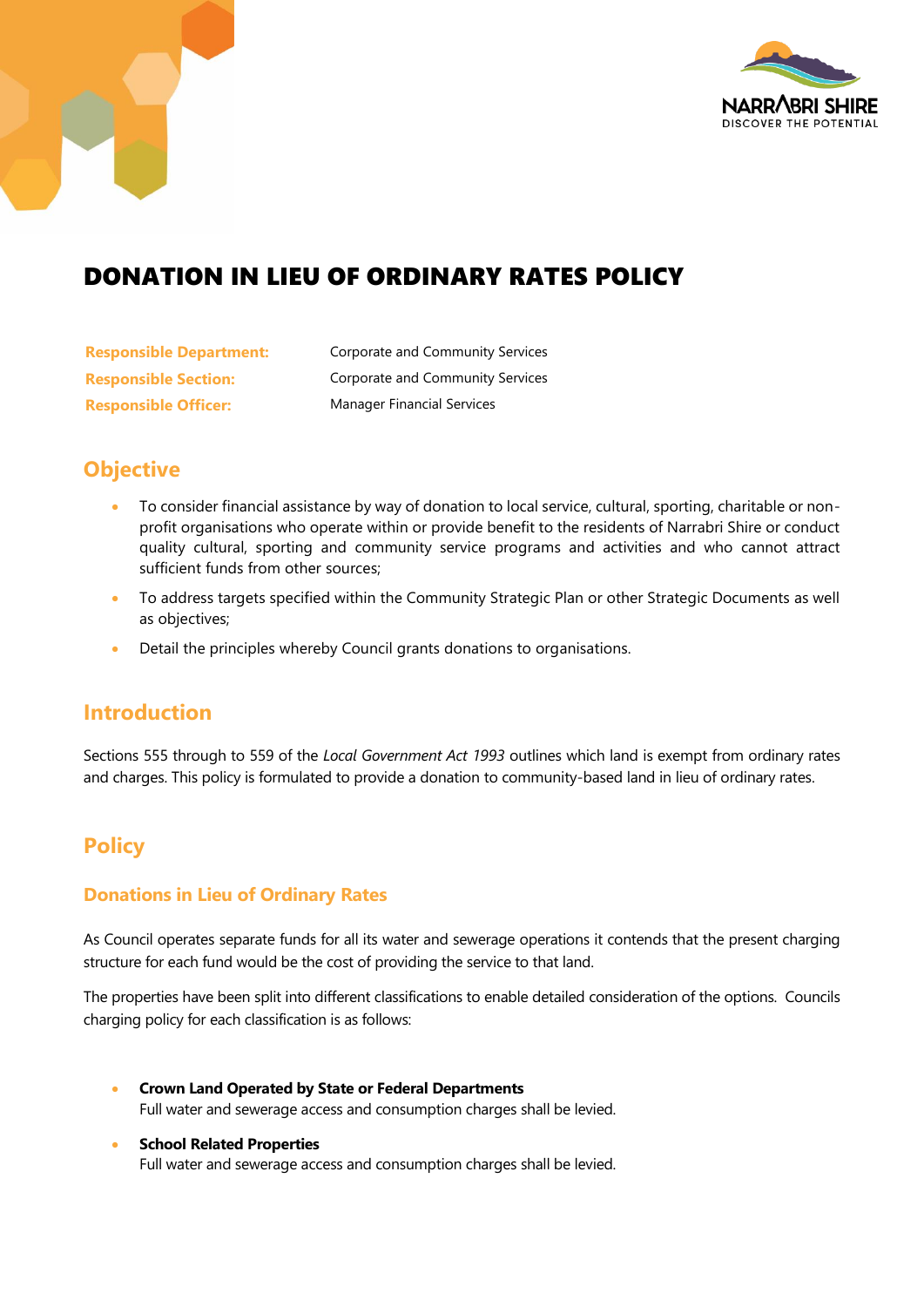

#### • **Religious Body Properties**

(Includes churches and residences.)

- o 50% of normal water and sewerage access charges shall be levied.
- o Full rate for water usage shall be charged where applicable.

#### • **Hospitals**

Full water and sewerage access and consumption charges shall be levied.

#### • **Aged Person Hostels**

Privately owned and operated institutions to be charged full water and sewerage access and consumption charges.

#### • **Aboriginal Land Council Land**

Full water and sewerage access and consumption charges shall be levied as per Act.

### **Marketing of the Donations Policy**

Council commits to the following promotion of the Donation in Lieu of Ordinary Rates Policy:

- Recipients of the donation in previous financial year will be notified via email of the opening of the application period;
- The Donation in Lieu of Ordinary Rates Policy application period will be advertised on the Narrabri Shire Council website and on the official Council Facebook page.

### **Applications for Donations**

Those organisations wishing to apply for an annual donation, where the land is rateable on property used directly in association with the organisations activity are required to apply to Council annually.

### **Community Services or Local Charity**

For organisations that provide a community service and/or local charity Council will contribute:

100% of General Rates 100% of Annual Charges (water access, sewer and DWM access)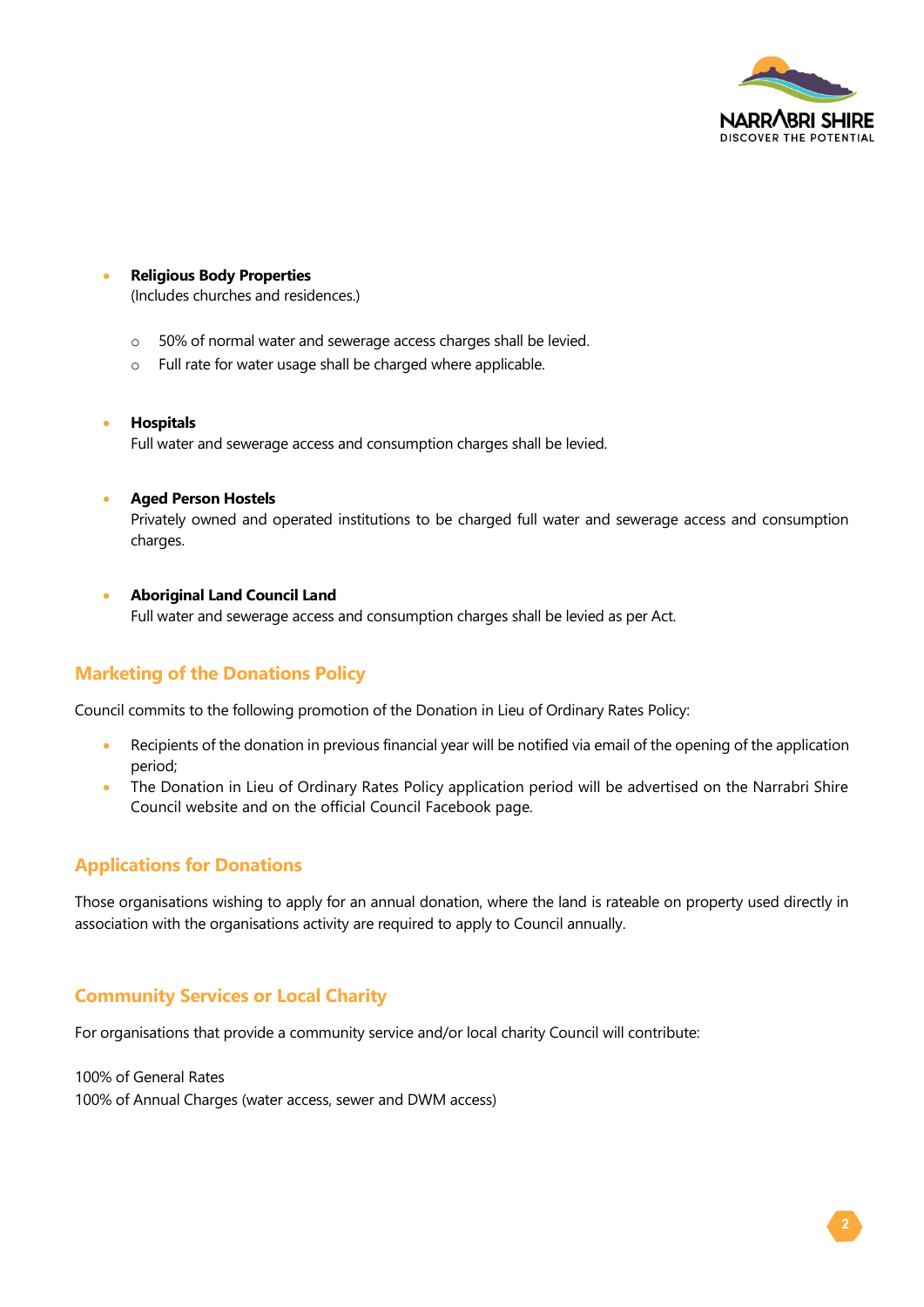

The Organisation will be required to pay Water Usages charges and DWM Collection charges (should the organisation opt to have a collection service). Should the organisation opt not to have the collection service then Council will donate the relevant monetary amount.

## **Sporting or Social Clubs and Registered Clubs**

For organisations recognised as a sporting or social club (excluding Registered Clubs as defined under the *Registered Clubs Act 1976*) Council will contribute:

### 100% of General Rate only

The Organisation will be responsible for all annual charges including water usage. Should the organisation opt not to have the collection service then Council will donate the relevant monetary amount.

Council will advertise for applications to be submitted for consideration for an annual donation towards the Ordinary Rates. The applications must be submitted in the format of the attached application form. Applications will be considered in accordance with the following criteria:

- organisations recognised as a sporting club (excluding Registered Clubs as defined under the *Registered Clubs Act 1976*).
- Organisations recognised as a social club (excluding Registered Clubs as defined under the *Registered Clubs Act 1976*).
- Organisations that provide a community service.
- Organisations recognised as a local charity.

The *Registered Clubs Act, 1976* has the following definitions:

"registered club" means a club that holds a [club licence.](http://www.austlii.edu.au/au/legis/nsw/consol_act/rca1976173/s4.html#club_licence)

"club licence" means [a club licence](http://www.austlii.edu.au/au/legis/nsw/consol_act/rca1976173/s4.html#club_licence) granted under the *[Liquor Act 2007](http://www.austlii.edu.au/au/legis/nsw/consol_act/la2007107/) .*

Successful applications will be included in Councils Annual Budget for the financial year, however will be required to reapply annually for assistance.

Applications which do not meet the enclosed guidelines shall be advised that the request is not eligible for consideration under this policy. Council reserves the right to assess any application (not fitting the criteria for assessment) on its merits according to Council's Policy.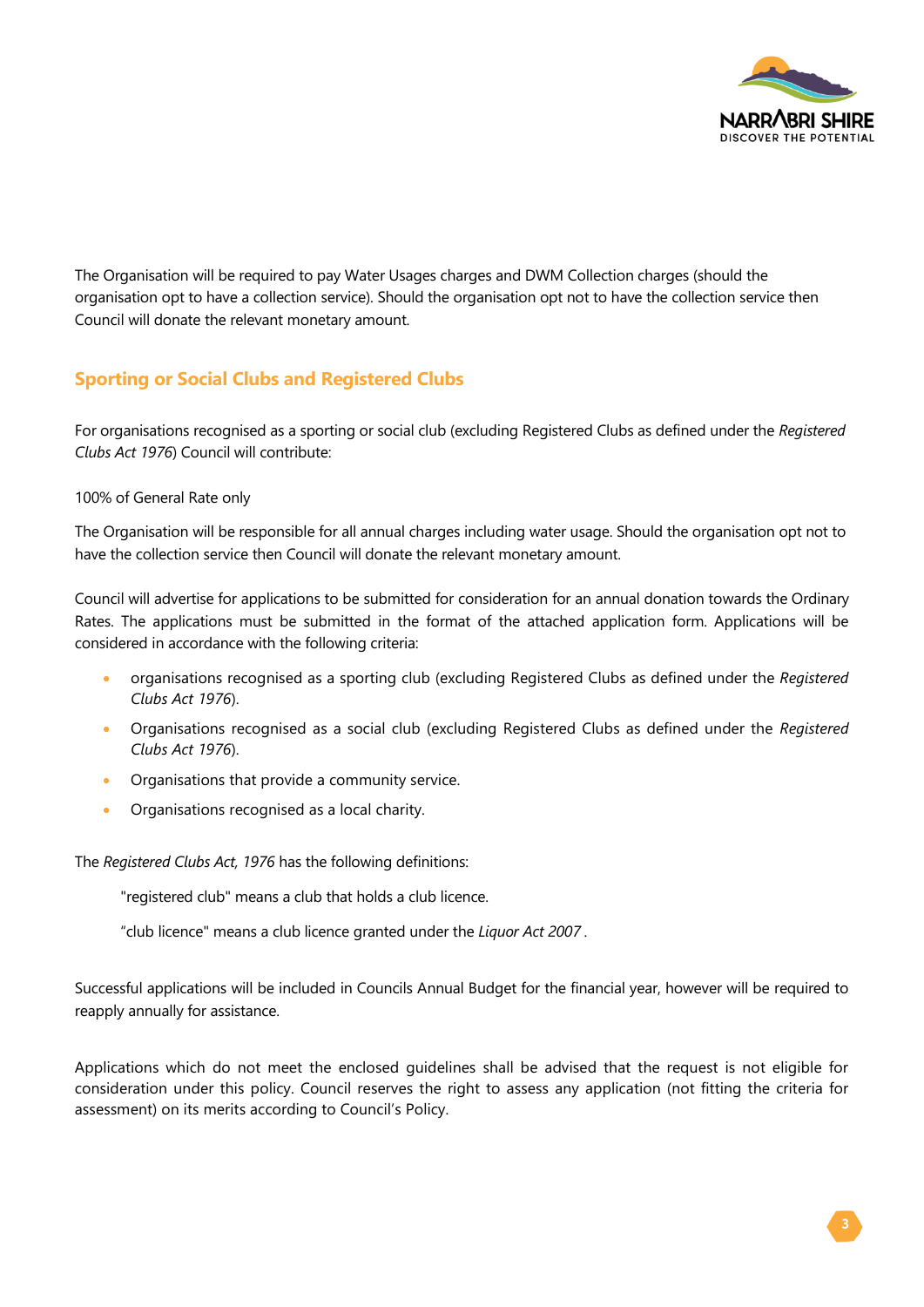

## **References**

- *Local Government Act* (NSW) 1993.
- Local Government (General) Regulation 2005.
- *Registered Clubs Act, 1976*

# **History**

| <b>Minute Number</b> | <b>Meeting Date</b> | <b>Description of Change</b> |
|----------------------|---------------------|------------------------------|
| 115/2014             | April 5, 2016       | Adopted                      |
| 164/2017             | August 15, 2017     | <b>Reviewed</b>              |
|                      | June 2, 2020        | Rebranded                    |